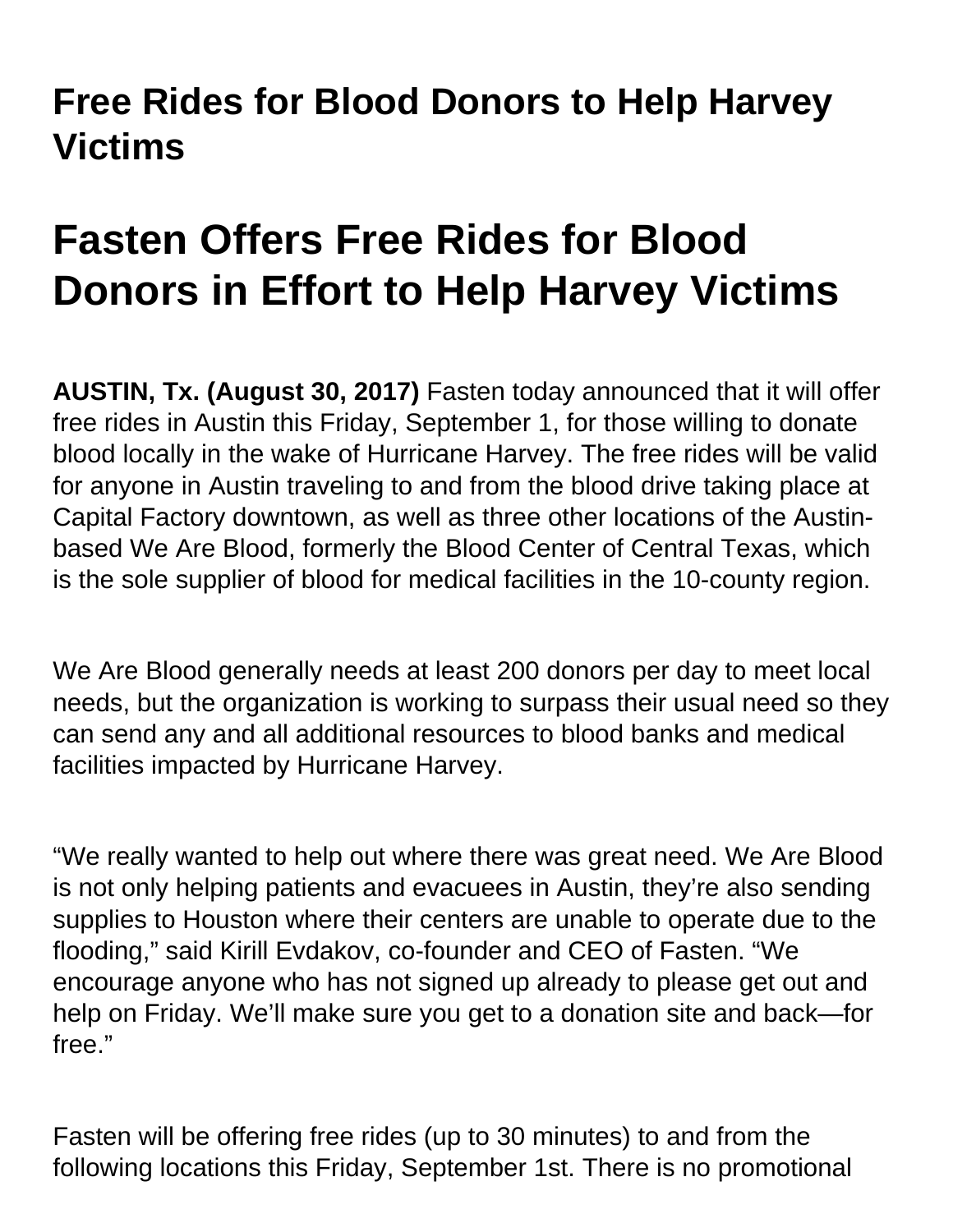code necessary - and after 30 minutes, regular rates will apply. Riders will need to enter the exact addresses listed below as their pick-up and dropoff locations to ensure location accuracy:

- Capital Factory 9am-4pm 701 Brazos St 1st Floor Coworking Space Austin, TX 78701
- Austin South 8am-5pm 3100 W. Slaughter Lane Austin, TX 78748
- Austin North 8am-5pm 4300 N. Lamar Blvd Austin, TX 78756
- Round Rock 8am-5pm 2132 N. Mays, Suite 900 Round Rock, TX 78664

"The need for blood is expected to spike as a result of Hurricane Harvey. As Austin steps up to help those affected, we want to make sure that transportation isn't a barrier for folks who want to give when it's most needed," said Joe Deshotel, Fasten's regional director of business development in Austin. "Donating blood is quick, easy, and this Friday we'll give you a free ride to do it. You could save a life."

While most appointments are currently booked, walk-ins are always accepted. Visit [http://www.weareblood.org](http://www.weareblood.org/), or call 512-206-1266 for more information on blood donation.